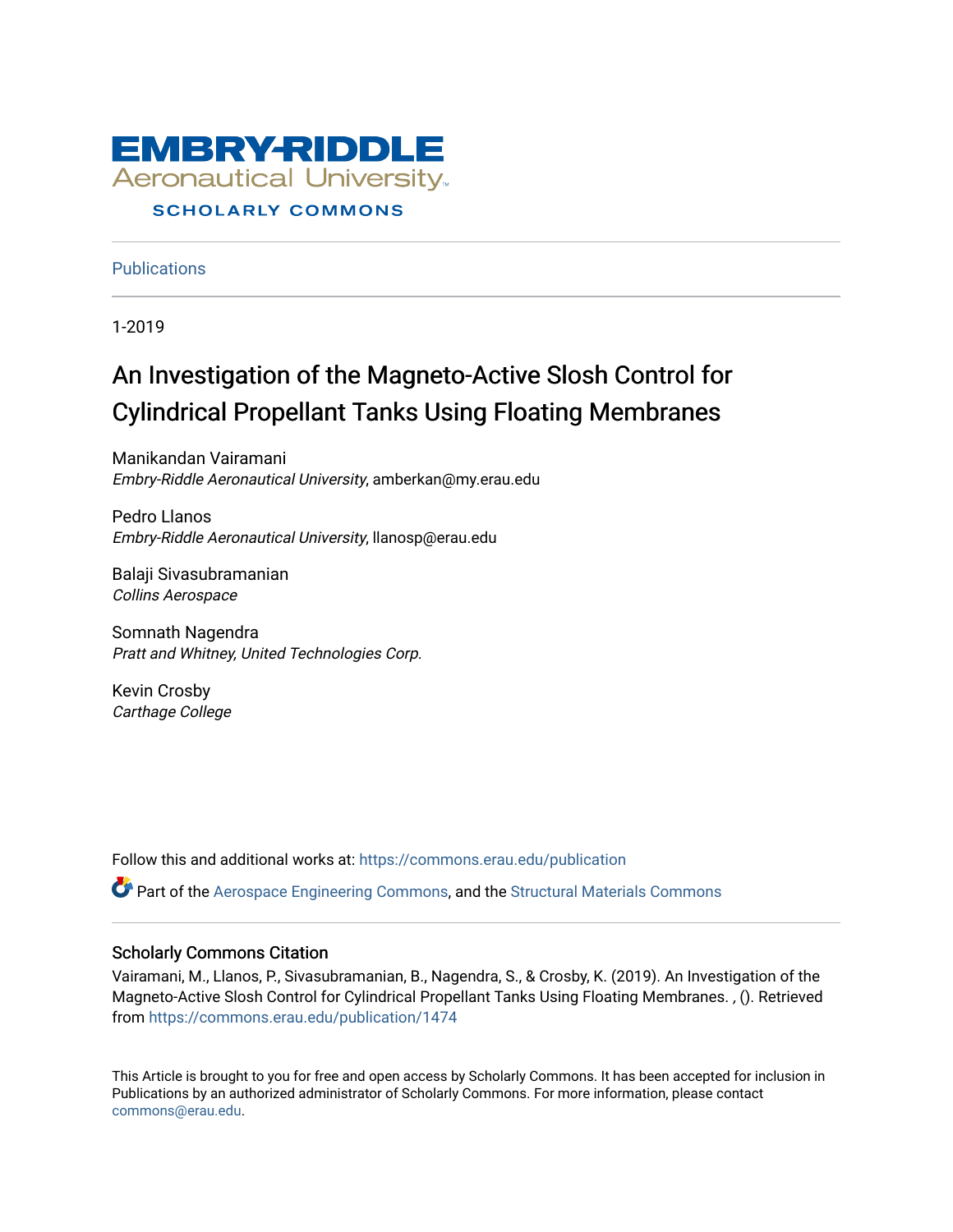# **An Investigation of the Magneto-Active Slosh Control for Cylindrical Propellant Tanks Using Floating Membranes**

Manikandan Vairamani<sup>1</sup>, *Embry Riddle Aeronautical University, Daytona Beach, FL 32114, USA*

> Kevin Crosby<sup>2</sup> *Carthage College, Kenosha, WI 53140, USA*

Pedro J. Llanos<sup>3</sup>, Sathya Gangadharan<sup>4</sup> *Embry Riddle Aeronautical University, Daytona Beach, FL 32114, USA*

> Balaji Sivasubramanian<sup>5</sup> Collins Aerospace, Cedar Rapids, IA 52498, USA

Somnath Nagendra<sup>6</sup> Pratt and Whitney, United Technologies Corp., E.Hartford, CT-06108.

#### **ABSTRACT**

**The phenomenon of sloshing is a substantial challenge in propellant management, particularly in reduced gravity where surface tension-driven flows result in large slosh amplitudes and relatively long decay time scales. Propellant Management Devices (PMDs) such as the rigid baffles and elastomeric membranes are often employed to counteract motion of the free surface. In the present study, we investigate an active PMD that utilizes a free-floating membrane that, under an applied static magnetic field, becomes rigid and suppresses slosh. This semi-rigid structural layer can thereby replace bulky baffle structures and reduce the overall weight of the tank. In this paper, the membrane was fabricated using Metglas 2714A alloy in a weave pattern and the experiment was run for varying slosh amplitudes at a given magnetic field gradient using the slosh research facility at Embry Riddle Aeronautical University. The resultant force acting on the walls of the cylinder is recorded for each test run using a pair of load cells that are attached at the end of each movable arm. Computational Fluid Dynamics (CFD) simulations were setup with the parameters of the experiment to verify and validate the experimental setup. The result of this investigation providesinformation on the magnetic field gradient required to control certain amplitude of slosh or in other words, the maximum amplitude of slosh that can be controlled for a given magnetic field.**

#### **Nomenclature**

| <b>MAPMD</b> |   | Magneto-Active Propellant Management Device |  |  |
|--------------|---|---------------------------------------------|--|--|
| DAO          | - | Data Acquisition                            |  |  |
| f            | - | Frequency                                   |  |  |
| <b>DFBI</b>  |   | Dynamic Fluid Body Interaction              |  |  |
| ERAU         | - | Embry-Riddle Aeronautical University        |  |  |
|              |   |                                             |  |  |

<sup>&</sup>lt;sup>1</sup> Ph.D. Student, Department of Mechanical Engineering, 600 S. Clyde Morris Blvd., AIAA Student Member

<sup>2</sup> Professor, Department of Physics and Astronomy, 2001 Alford Park Drive, AIAA Senior Member

<sup>5</sup> Software Engineer, 400 Collins Road, Cedar Rapids, IA 52498

 $\overline{\phantom{a}}$ 

<sup>3</sup> Assistant Professor, Department of Applied Aviation Sciences, 600 S. Clyde Morris Blvd., AIAA Member

<sup>4</sup> Professor, Department of Mechanical Engineering, 600 S. Clyde Morris Blvd., AIAA Associate Fellow

<sup>6</sup> Principal Engineer, E. Hartford, CT 06108. AIAA Associate Fellow*.*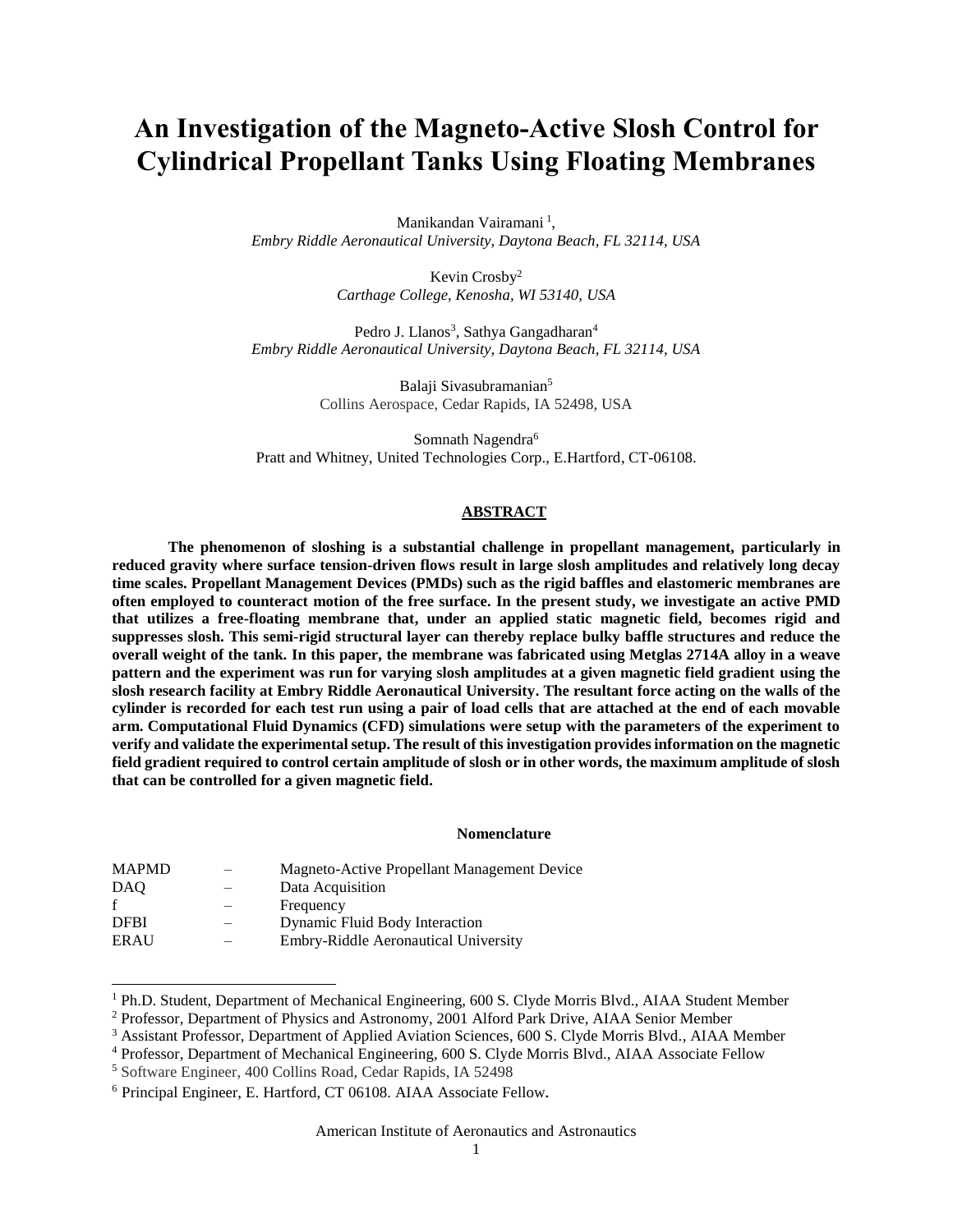#### **I. Introduction**

Sloshing is the movement of a liquid in a container resulting from the application of an external force while the free surface is allowed to move without any constraints. Study of liquid slosh inside a partially filled container has been investigated for many decades*1,2* . Motion of a contained liquid's free surface leads to the buildup of kinetic energy and momentum over time, which is then transferred to the walls of the container. This periodic transfer of energy in spacecraft represent a serious vehicle safety concern. Many vehicle failures and loss-of-mission<sup>3</sup> have been attributed to uncontrolled propellant slosh since 1957. For example, the mission of Jupiter Intermediate Range Ballistic Missile 1-B was forced to be terminated, after 93 seconds from launch. The failure of a Falcon-1, 2007 (example of a failure due to sloshing in recent times) vehicle on account of an uncontrolled slosh of LOX, resulted in roll-control difficulties and thereby a second-stage engine shut-off *<sup>4</sup>* .

Research has been carried out for many years in minimizing the energy dissipation of the fuel slosh and to prevent the impact of the slosh momentum on the fuel tanks. Scientists have come up with novel inventions to counteract the forces and moments produced by the slosh known as propellant management devices (PMD), where PMD counteracts the forces and moments produced by the slosh<sup>3</sup>. PMD's can be classified into two types: Passive PMDs (such as diaphragm, baffle, etc.) and Active PMDs (such as acoustic membrane and hybrid-active membrane).

Passive PMDs (baffles), positioned on the wall of the tanks, tend to reduce the slosh and also provide structural integrity to the tank. These PMDs, in spite of the excellent damping effects provided, are considered to be disadvantageous as it adds to the overall structural mass of the tank making the tank heavier and thereby reducing the amount of propellant (volume) carried by the tank*<sup>5</sup> .* Passive slosh control is also found to be less effective for higher fill fractions, higher amplitude slosh and requires a mass budget to be implemented effectively. Active PMDs, on the other hand, under the action of an external stimuli move along the fluid surface bringing about a restrictive behavior of slosh. Structures such as elastomeric membranes, resistant to hydrocarbons present in the fuel are used in conjunction with a metallic substance in the manufacturing of active PMDs*<sup>6</sup>* . Elastomeric membranes are again subdivided into active and passive membranes. Active membranes limit the rapid motion of the fluid under the influence of an external stimuli as they float on top of the liquid surface. The membrane currently used in this study is an elastomeric membrane that behaves in an active manner, when subjected to a magnetic field. This thin membrane is powerful enough to generate the same damping effect as seen in Passive PMDs and the volume of the tank is thereby preserved by neglecting the bulky baffles (active PMDs). Active PMDs are also effective for any fill fraction and it can thus be concluded that active PMDs hold an upper hand over passive PMDs*<sup>7</sup>* .

#### **II. Methodology**

The main goal of this research is to control the effect of sloshing on the liquid's free surface using a thin semi-rigid structural layer on the entire liquid surface. Theoretically, under micro-gravity conditions, this would act as a lid on top of the liquid surface controlling the liquid body movement in the tank.

The membrane currently used in this paper is Metglas  $2714A$ , a membrane with high magnetic permeability<sup>7</sup>. The membrane is thereby capable of generating a high magnetic pull force when subjected to a small magnetic field. This pull force could be considered as a temporary increase in membrane mass on the liquid and can then be used to dampen the effects of surface slosh. Metglas 2714A membrane is fabricated by cutting the sheet in to thin strips of 1 cm width and arranging them in a weave pattern, as shown in the figure 2. Air pockets are glued to this mesh to make it float over the liquid surface. This membrane setup is then set to float on the free liquid surface and an electromagnet with a magnetic field intensity of 4.6 Gauss is placed at the bottom of the tank. A 24 V DC current is passed to the electromagnet and the ERAU test bed is turned on simultaneously. The resultant force acting on the walls of the cylinder as a function of time is recorded using a Data Acquisition (DAQ) device and the results are plotted.

#### **A. Experimental Approach**

The experiment setup (Figure 1) for studying the slosh damping characteristics of the proposed hybrid membrane consists of the slosh test bed at ERAU in which the tank is partially filled at 20% water level with an electromagnet placed at center of the tank's bottom. The electromagnet used in this research has been used in prior research projects like Electro-Active Micro Baffles at ERAU<sup>8</sup>. It is coated with a layer of sealant making it water proof and is connected to an external power supply of 24V.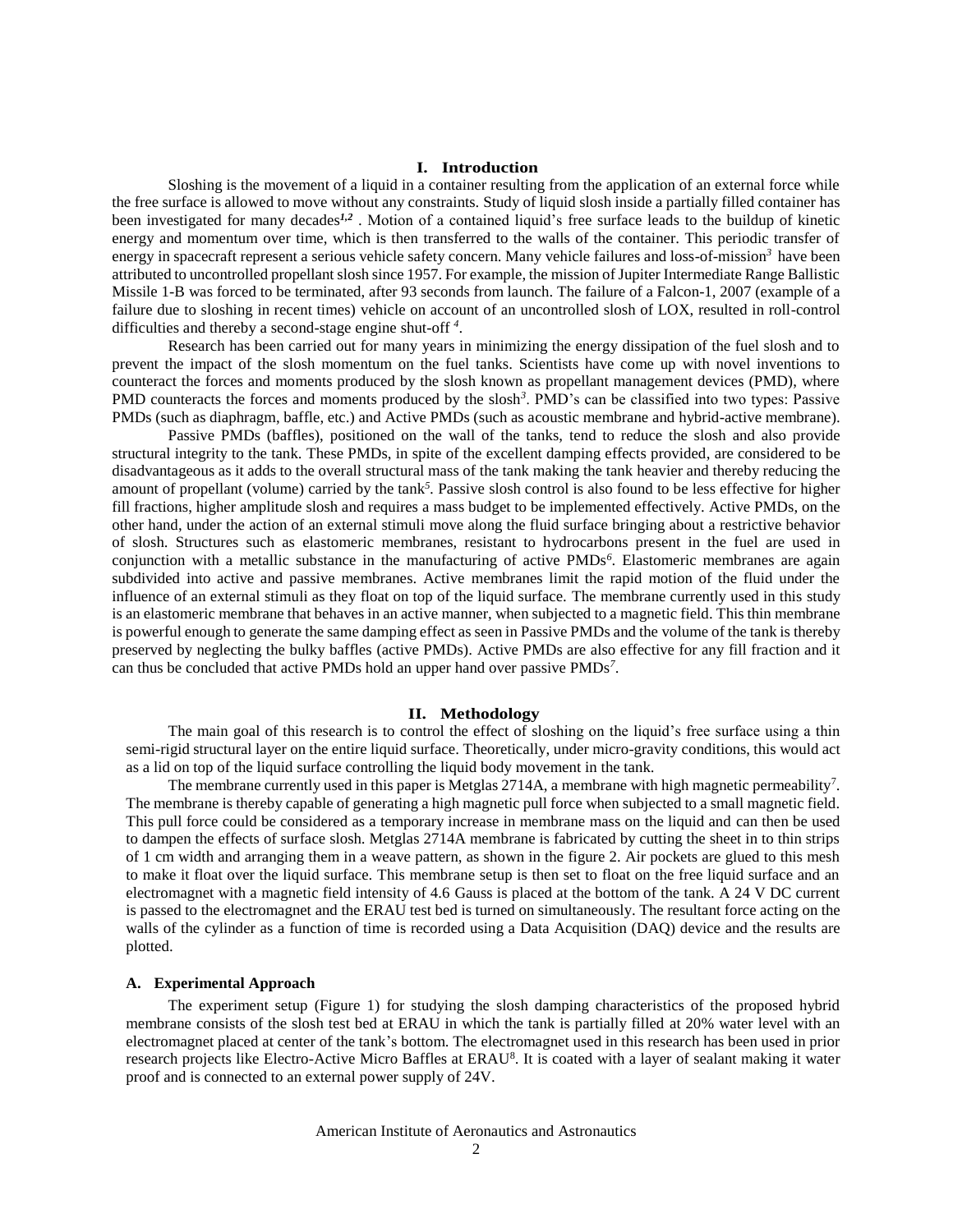

 **Figure 1. Experiment Setup to Study Damping Characteristics of MAPMD**

The output generated by the load cells in turn attached to the tank, are recorded in the National Instruments DAQ unit coupled with a low pass filter. This filter component essentially consists of a capacitor in conjunction with a resistor and forms a passive RC low pass filter, across the positive and negative DAQ terminals. The main function of this component is to filter the noise and allow only the data signals to be read by the DAQ. The DAQ then uses the signals to calculate the force and moments acting on the tank walls. Analyzing and calculating the damping coefficient of the slosh data collected after the actuation period of 6 seconds help obtain the slosh suppression characteristics of the hybrid membrane with ease.

The experiment is conducted for two cases (Table 1). The first case is known as the free slosh characterization in which the baseline slosh values are taken and analyzed. The second case involves the usage of MAPMD wherein MAPMD is placed on top of the liquid surface. A magnetic field is then applied to which MAPMD responds as a semi-rigid structural layer thereby achieving a higher damping ratio. The slosh characterization is once again recorded.

|        | Spherical Tank and Membrane    |  |  |  |
|--------|--------------------------------|--|--|--|
| Case 1 | Free Slosh                     |  |  |  |
| Case 2 | Slosh with non-active membrane |  |  |  |
| Case 3 | Slosh with active membrane     |  |  |  |

**Table1. Test Cases**

The above mentioned cases for varying slosh amplitudes at a given magnetic field gradient are tested on the ERAU test bed and the resultant force acting on the walls of the cylinder is recorded, for each test run using a pair of load cells, attached at the end of each movable arm.

#### **B. Computational Approach**

Computational approach, employed to validate and verify the experimental results is split into two phases. The first phase involves computational finite element analysis of the sloshing liquid, without any constraints. This slosh can be considered as a free slosh. The second phase involves the finite element analysis of the behavior of the MAPMD membrane, floating over the sloshing liquid surface. The results are then compared and verified with the experimental results<sup>9</sup>.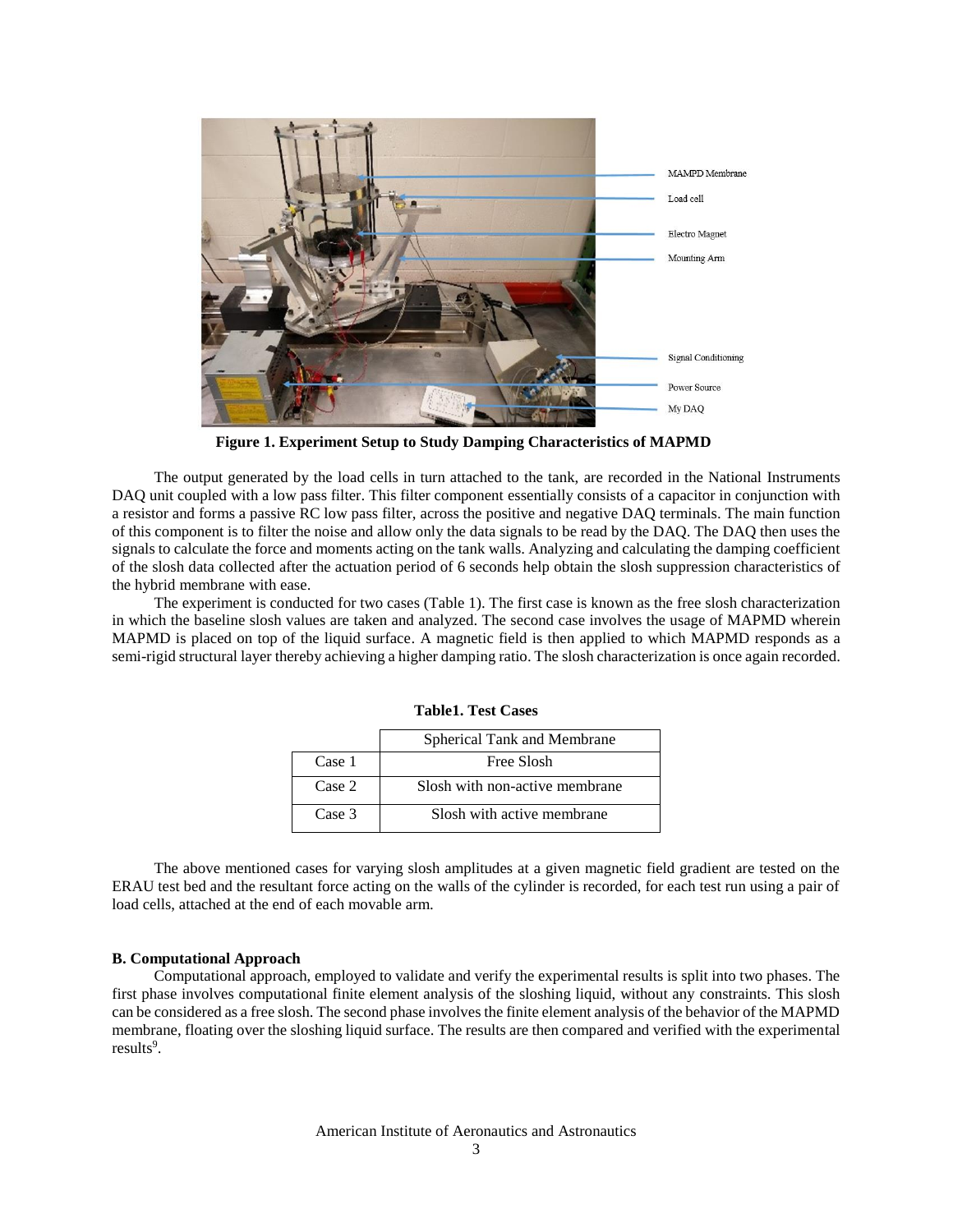For the first phase, modeling of the tank is carried out in CATIA (Figure 2). The CATIA model is imported into ANSYS software. The cylindrical tank 8 inches in diameter and 12 inches in height are used in the experiment. The tank walls are assumed to be rigid and a transient analysis of the sloshing liquid is performed (as the motion of liquid varies with time). The model space inside the tank is split into an Eulerian multiphase, comprising of water and air. Free sloshing effect is then simulated by applying the standard three dimensional k-ε turbulence model. Simulation is carried out using a user-defined function that oscillates the tank at a desired frequency and time interval to obtain free slosh results.



**Figure 2. Model and Mesh from ANSYS**

For the second phase, modeling of the membrane is carried out in CATIA and imported into ANSYS. Material properties of the Metglas 2714A alloy are provided as input to the membrane. The tank walls are then assumed to be rigid and a transient analysis of the sloshing liquid, as in the first case, is performed (as the motion of liquid varies with respect to time). The membrane is also taken as rigid body wall for initial analysis. The space inside the tank is again split into an Eulerian multiphase, comprising of water and air. Surface mesh, volume mesh & physics continua are set up for both cylindrical tank and the membrane. Overset mesh, a unique meshing condition, offered by ANSYS is used in order to replicate floating of the membrane on the surface of the liquid while the tank is under oscillating motion. This mesh moves with the motion of the body and mesh overlapping is updated at each step of the calculation. The pulling force exerted by the electromagnet is simulated by adding weights to the membrane. Dynamic Fluid Body Interaction (DFBI) is chosen in order to analyze the Fluid Structure Interaction between the membrane and water. DFBI allows for modeling of the motion of a body in response to both the forces and moments, exerted by the fluid and other external influences such as gravity. The simulation results are then verified with that of the experimental phase.

#### **III. Results and Discussion**

The simulation parameters that influence the damping force are the size of the mesh, time step chosen for the calculation and frequency of the sinusoidal excitation. Several simulations were thereby done by changing these parameters to understand their impact on the damping time and to improve the accuracy of the results. This study focuses on the X-axis forces, acting on the tank since they are the elements which disrupt the tank's stability. Several simulations with different time step and mesh size were done to choose the number of elements necessary to have a good mesh and the time step that provides satisfactory outcome with minimal computational time.

Initial simulations involving the tank without MAPMD are useful in setting up the computational domain. They are also important to assess the accuracy of the calculation as well as the relevance of the physical models chosen. The remnant slosh (slosh that occurs after the physical simulation time of 6 seconds) is studied and Figure 4 shows the comparison between preliminary experimental and computational results. It can be inferred that the damping factor is higher for CFD simulation than experiment.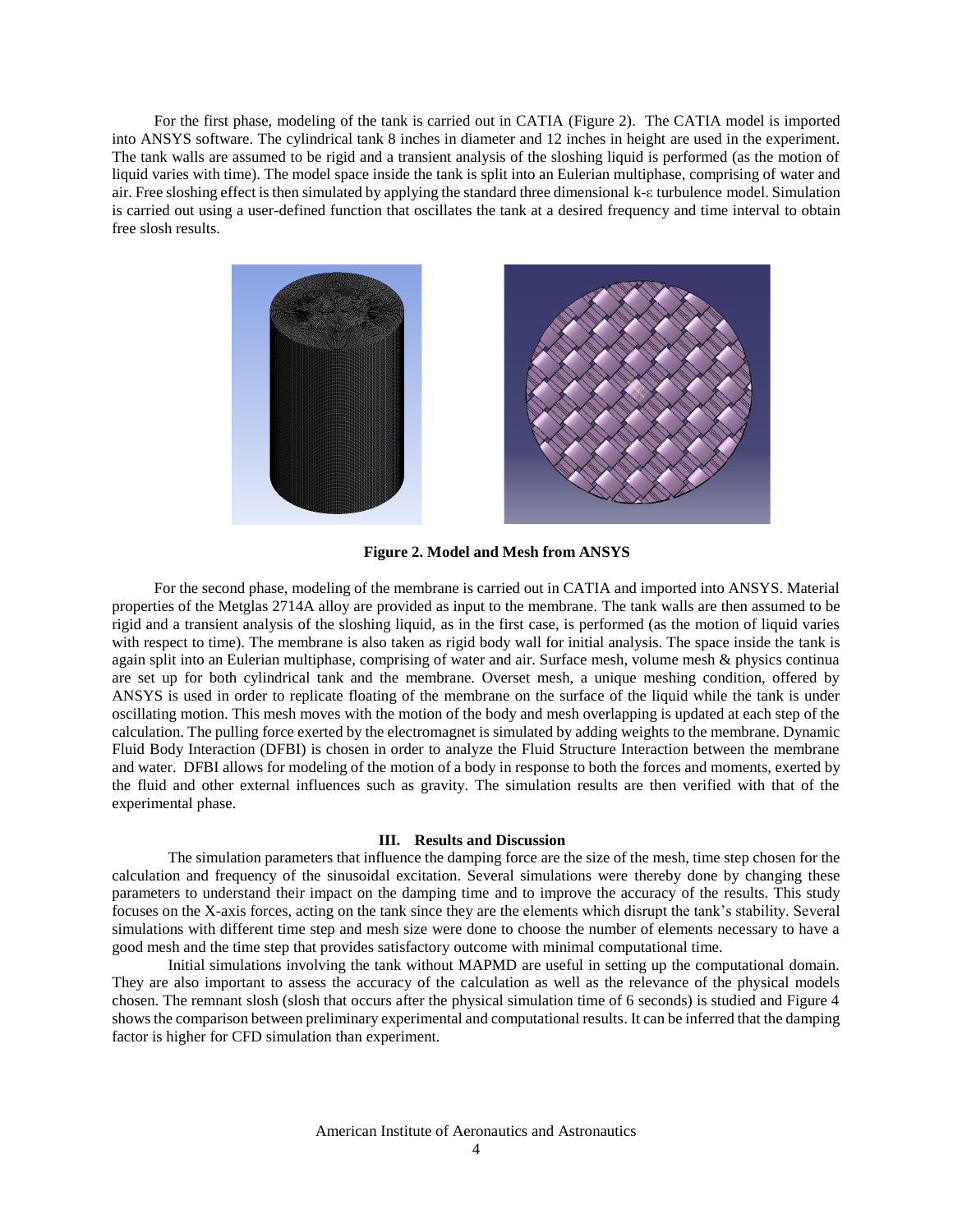

**Figure 3. Comparison of Force Acting on Wall for Low and High slosh Amplitude from Experiment Results**.



**Figure 4. Comparison of Force Acting on the Wall for Low and High slosh Amplitude from CFD Results**

| Amplitude            | Damping Time (s) |               |              |               |  |  |
|----------------------|------------------|---------------|--------------|---------------|--|--|
|                      | Free Slosh       |               | <b>MAPMD</b> |               |  |  |
|                      | Experimental     | Computational | Experimental | Computational |  |  |
| Low slosh Amplitude  | 25               | 30            | 10           |               |  |  |
| (Force $2-8$ N)      |                  |               |              |               |  |  |
| High slosh Amplitude | 30               | 50            | 25           | 30            |  |  |
| (Force $10 - 15$ N)  |                  |               |              |               |  |  |

**Table 2. Damping Time for Both Free and MAPMD**

Experimental and computational analysis are both conducted for the same magnetic field gradient and the resultant force acting on the wall, for varying amplitudes are shown in Figures 3 and 4. The damping time for varying amplitudes are also tabulated (Table 2).

It can be concluded from the above results that the given magnetic field gradient provides effective damping for low slosh amplitudes. However, in the case of high slosh amplitudes the damping rate is found to be very low and the given magnetic field gradient if found to be ineffective in controlling the slosh.

American Institute of Aeronautics and Astronautics